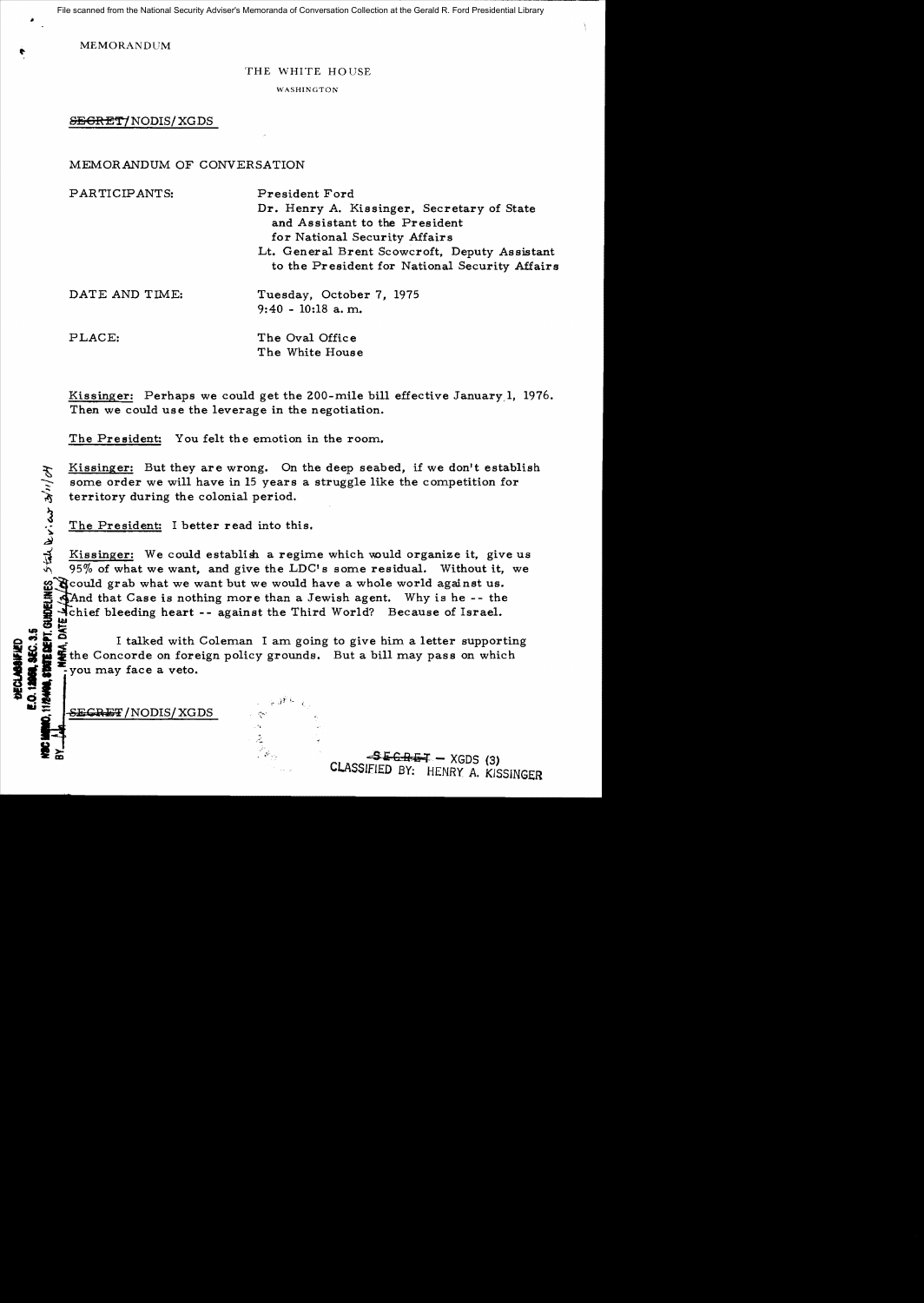### $SEGRET/ NODIS/ XGDS$  -2-

 $\mathcal{F}_{\mathcal{A},\mathcal{A}}$ 

 $\pmb{\mathfrak{r}}$ 

The President: Does he have a leg to stand on, scientifically?

Kissinger: There is one claim that the SST could cause 200 more cases of skin cancer.

The President: You know I was chief supporter of our SST. That was a serious mistake.

[Senator Church calls the President].

Kissinger: If we ban the landing of the Concorde, we will have a blow-up with the French and the British.

The President: My disposition would be to veto it.

Kissinger: You don't have to face it now at all.

On the grain deal, we can get it any time we want. The key is whether we keep it linked with oil. I think if we hold tough, we will get an oil deal. The Soviets must have the grain. If we don't we will be lambasted by Jackson for giving up our agricultural power.

The President: I think we should keep them linked. How long do you think it would take?

Kissinger: I think within a week.

The President: Let's do it. Send Chuck [Robinson] instructions.

Kissinger: There is another chicken-shit issue on which the Pentagon is dug in -- cruise missiles on the seabeds.

The President: Didn't we agree on this earlier?

Kissinger: You agreed with them at Helsinki.

The President: How would they [the Pentagon] even use it? Do they have a program to do it?

Scowcroft: No, it is not that they have it in mind. They just don't want to limit them in any way until we resolve the cruise missile issue overall.

The President: It's nuts. Give Alex [Johnson] instructions.



#### SEGRET/NODIS/XGDS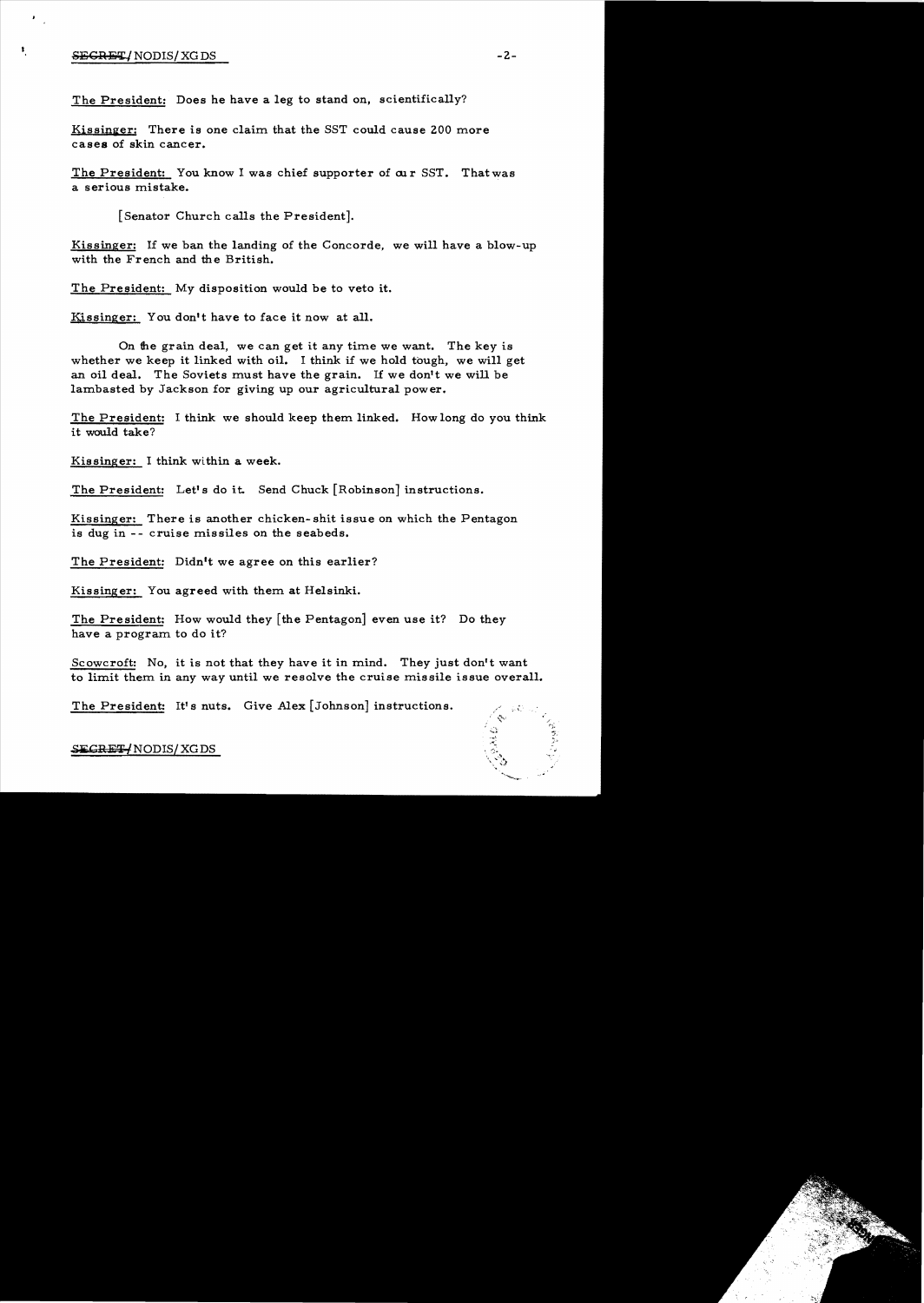#### $\overline{\text{SEGREF}}$  / NODIS/ XGDS  $^{-3-}$

Kissinger: That gets me to Schlesinger: NATO has asked that we don't agree to anything on cruise missiles without consultation. There is an article in The Economist on the virtues of cruise missiles. This is Schlesinger's campaign.

The President: I'll be damned. How does Haig stand?

Kissinger: I doubt if he's heard of it.

The President: Let's get Haig on board on it.

Kissinger: I am getting him back here to talk about Yugoslavia contingency plans with the British and French.

I talked to Dobrynin. He said: maybe we could arrange something on cruise missiles, but on Backfire, they are adamant. He also thinks Schlesinger is so dominant now that any agreement would come under very heavy fire here.

The Syrians have violently attacked the agreement -- I think largely because of the publication of these agreements.

The President: The realistic situation is that Congress is not going to get anywhere near what we have recommended.

Kissinger: We are closer to an agreement in  $'77$  than ever. But I must say the Jews are trying to undermine your Administration.

The President: I agree. They could twist a Democrat around.

Kissinger: Any any Democrat would take two years to figure it all out.

I think we can still manage the Syrians. Asad will subside after three or four months, but the damage done is great.

The Economic Summit is 15-17 November.

And you can spend Sunday and Monday morning with Sadat.

The President: Sure.



#### SEGRET/NODIS/XGDS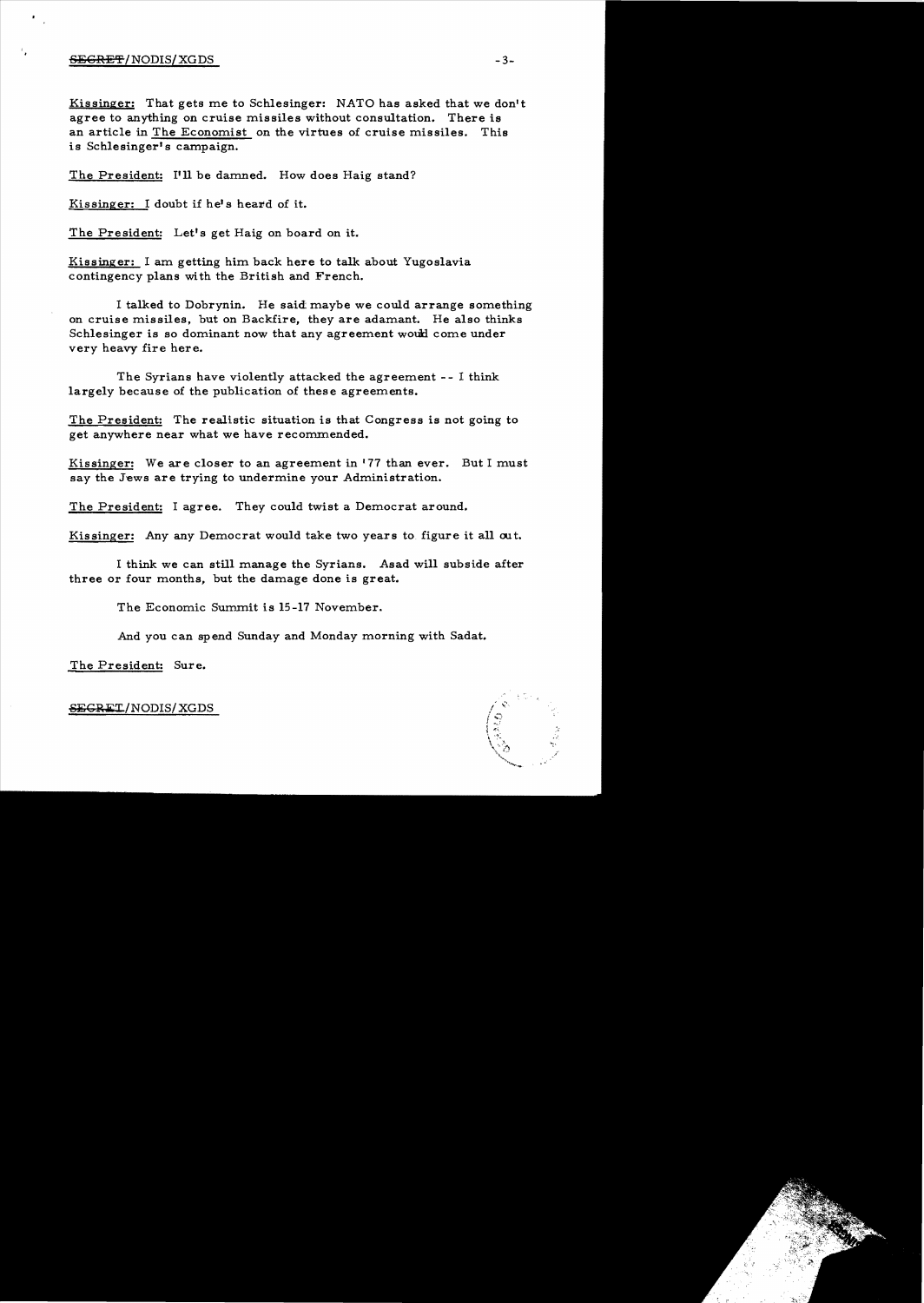# **SECRET/NODIS/XGDS**

 $\blacksquare$ 

Kissinger: And we have to get Rabin here.

The President: Who would be going with us to Europe? Simon?

I have to be in Atlanta the evening of 14 November.

Kissinger: You could see Asad the evening of 17 November and morning of 18 November.

The President: Where would we meet?

Kissinger: Geneva or Vienna.



SECRET/NODIS/XGDS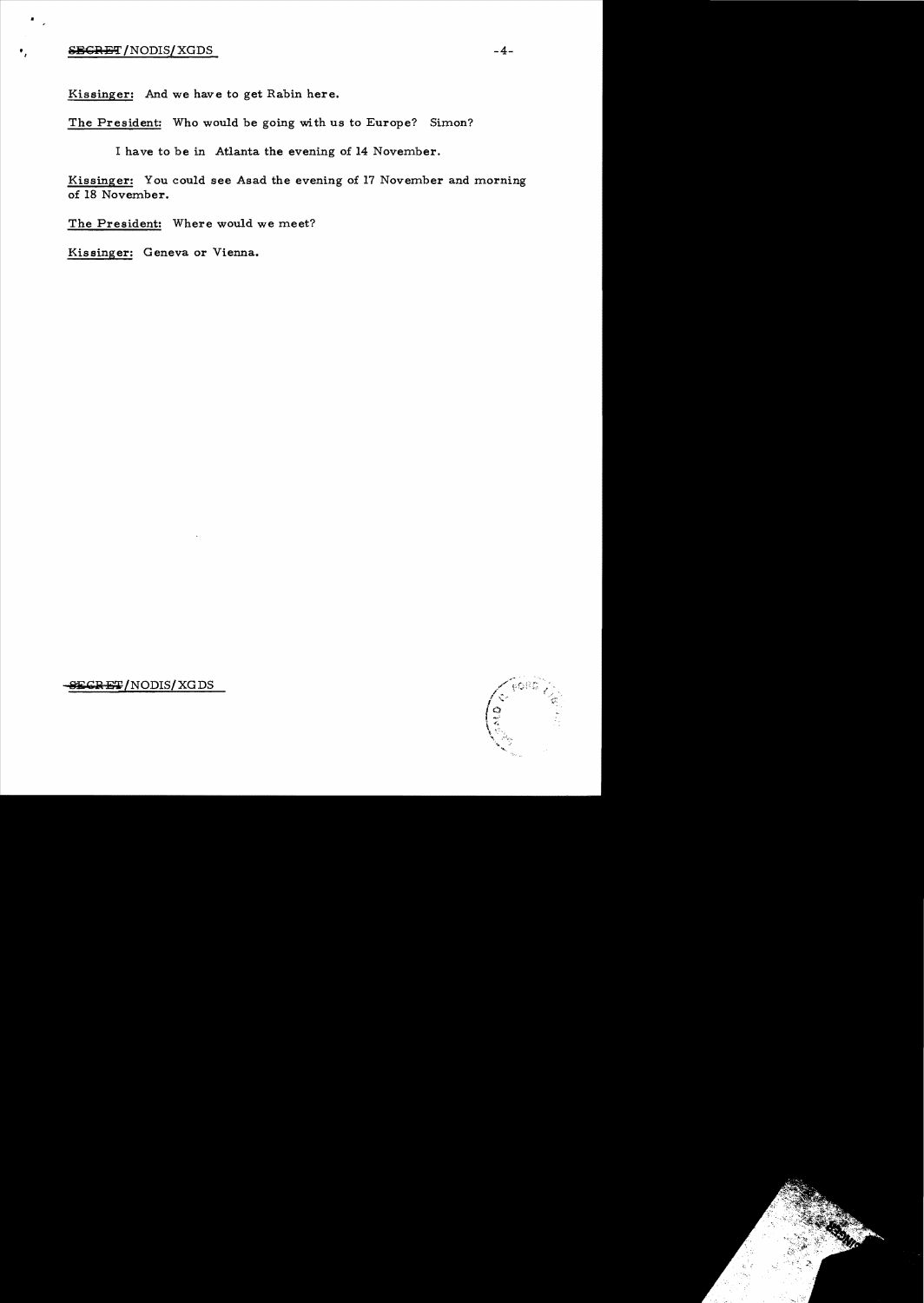$\sqrt{1/5}$  20475  $9.40 - 10.18$ am K Pechaps une could get the zoo ini. bit effectut 1 Jan 76, Than une coul une clemage un P you plice entran in du une K but thou are warry. On the day see lad, if un dait estat som order commit lime in IT yes a struggle bites charing a column parcel  $7*$ I fronter une into This We could extal a region central world  $\mathcal{L}_{+}$ organize it, just no TS % of what we want gue the hDC's some unemer w/s it, an conditional what we won't lost income home c cettere circula agenciat un. And that lase de curthing more than a Jensich agent. Why 4 hr - c chief breching heart agament -3 rd acroll ? Become f I I Collect us/ Coleman. I going to give him a letter supporting Commente on FP grounds. But P Dots de a bill essay pass au on which you Very face a veto. P Does le han a leg à stand on, suritainly. K terme à me clair Ctrot 555 complemme 200 more cases of shine comme P you know I was a shief sypath form SST. That was a survive constate (Charles Calls P) K June bom a lancting of a Concorde we will Krance Hang USCFEFEBL. P My departie would be to with it. **E.O. 12058, REC. 3.5** NSC MEMO, 11/24/08, STATE DEPT. GUIDELINES, State  $\frac{1}{2}$   $\frac{1}{2}$   $\frac{1}{2}$   $\frac{1}{2}$   $\frac{1}{2}$   $\frac{1}{2}$   $\frac{1}{2}$   $\frac{1}{2}$   $\frac{1}{2}$   $\frac{1}{2}$   $\frac{1}{2}$   $\frac{1}{2}$   $\frac{1}{2}$   $\frac{1}{2}$   $\frac{1}{2}$   $\frac{1}{2}$   $\frac{1}{2}$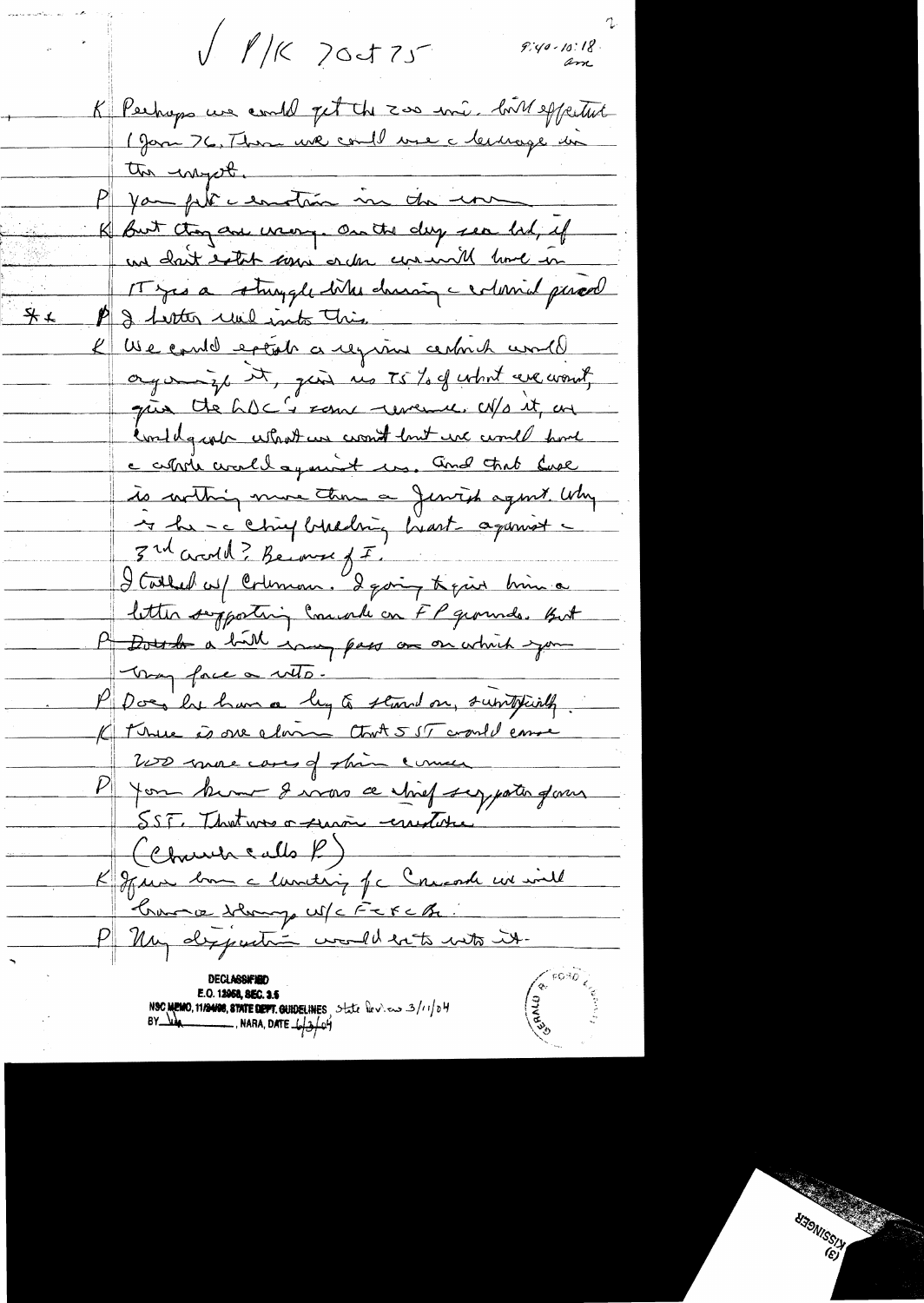Roton Call E en tras - till Rohmson til hvor Tomp Of their - cera la 12 R you don't have to four it home at all. Our grown deal, we can get it any time un cront, The hey is whither us keep it bouhed w/ out, Strink if we had tomph are will get anoit deal. The say must have graving from don't, we will be landasted les Jackson la quin 17 avr agrafaire. long despare think it would take  $\mathcal{R} \Vert$ I think with a work. Kets dont. Sund Chrish instruction. K There is converse chilon sht work on which Pentigar à dry in criere musille a c Kubals. P Dehit we ages on this early? R\van agreed at Helambi P How comment change were it? () of they have one program to be it No, it is not that they have it in mind. They just don't want to locat them in any usefunts we resthree en issue are all. P Ste monts. Civil along instructions. K That gets are to Salls. NATO has acked the we don't equal anything on one alo warentake Télue i article un Eurement en unetre gene This is Schleaunges companier P Jee la dramede to de Hour dons Kaiz  $\n *d*$  mad K I lands ig his beard of it.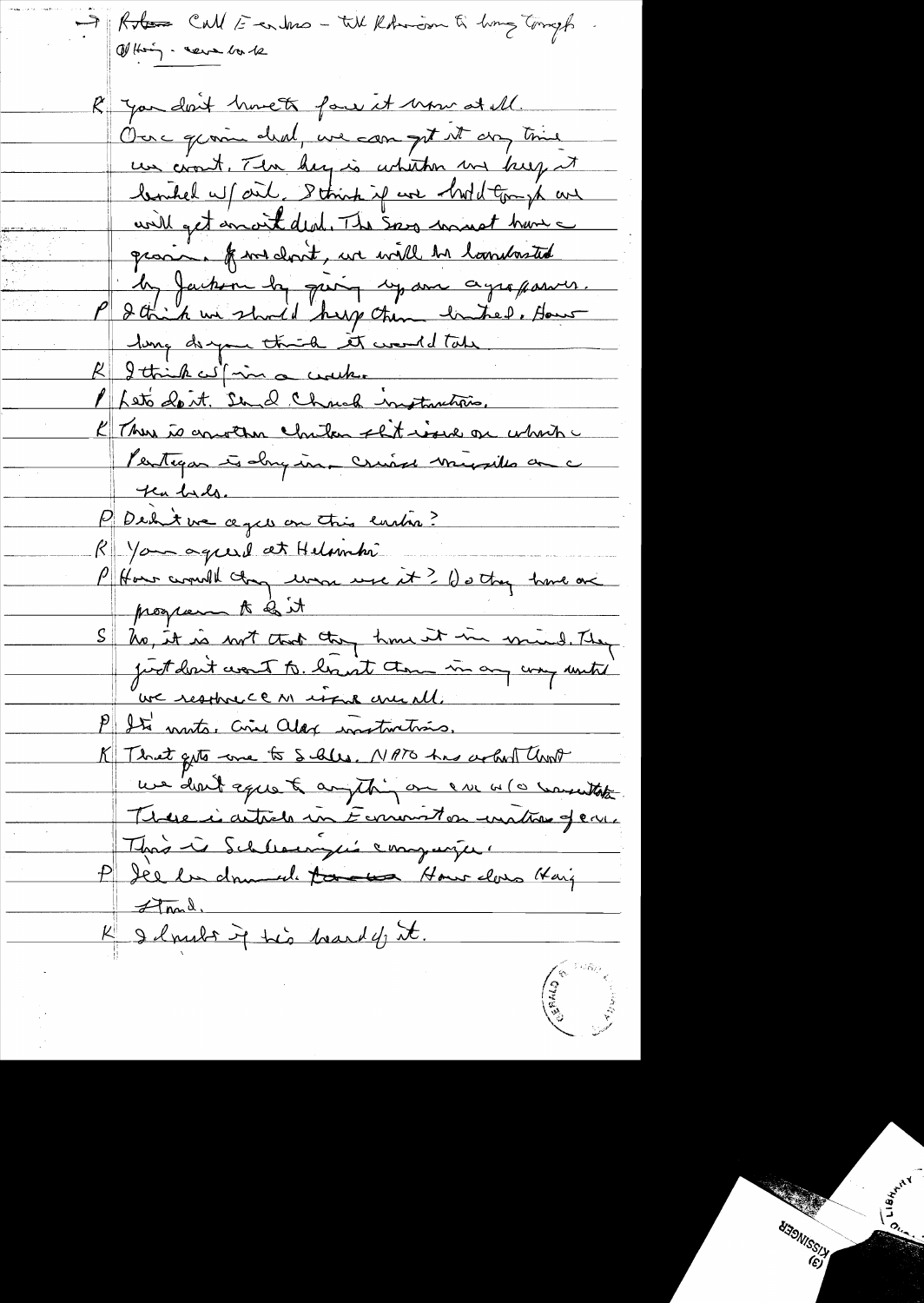what is Photon cost?  $E$  and  $S - 12$ Selat Satem . Growly Mars get Haijou brand on it R Igatting him be had talk and yago contriguing plumes af BeFFE. I talked to Soty. Que said unagar au could derange something on a M's but on Barkfrie they are alament. He also think I holes is To demandant was that any agenerat would can inde in heavy fix here. The Syrians have unboth attached cagainment - 2 chick largely because of publication of these agreemente. M/The realistic bit, is that say is not joing to pet anywhere under what are have recommended. K Wear clair & an agreement in 27 three ever. But Amest eag a June our hijing to <u>Immelia inime admin.</u> P 2 agance, They could trust a Demond around I think we can still mange a Syrian. Add.<br>with subside often 3 or 4 ma, mut a chanoge is pent. The economistics 15-12 hours and come your spond Sunday + kom long moning <u>w/Sadat</u> Sine. and we lime to get Ration here. P When could trut be to 2? 2 gentles un could wedge state Dome